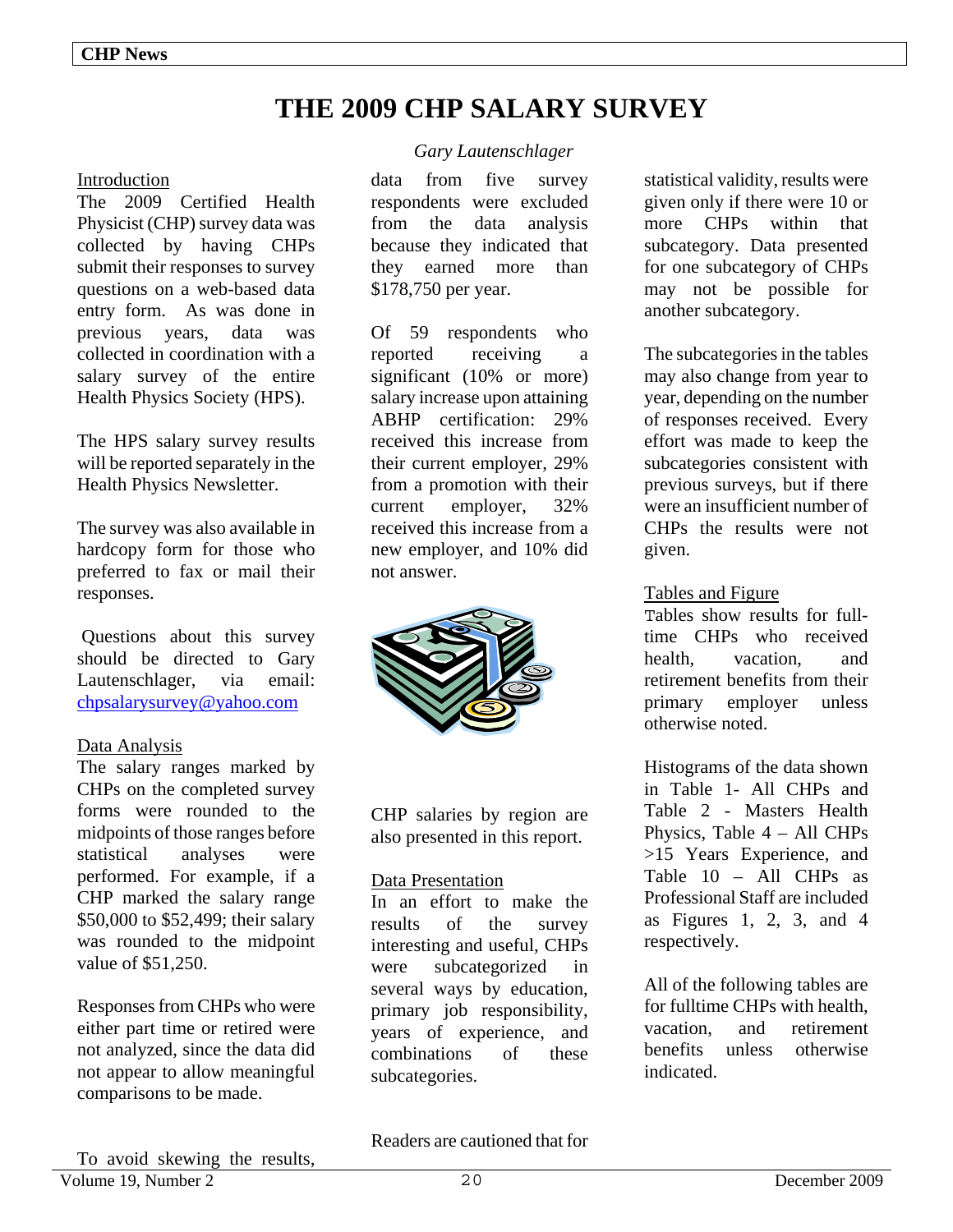

**Figure 1: Histogram of Table 1 Data**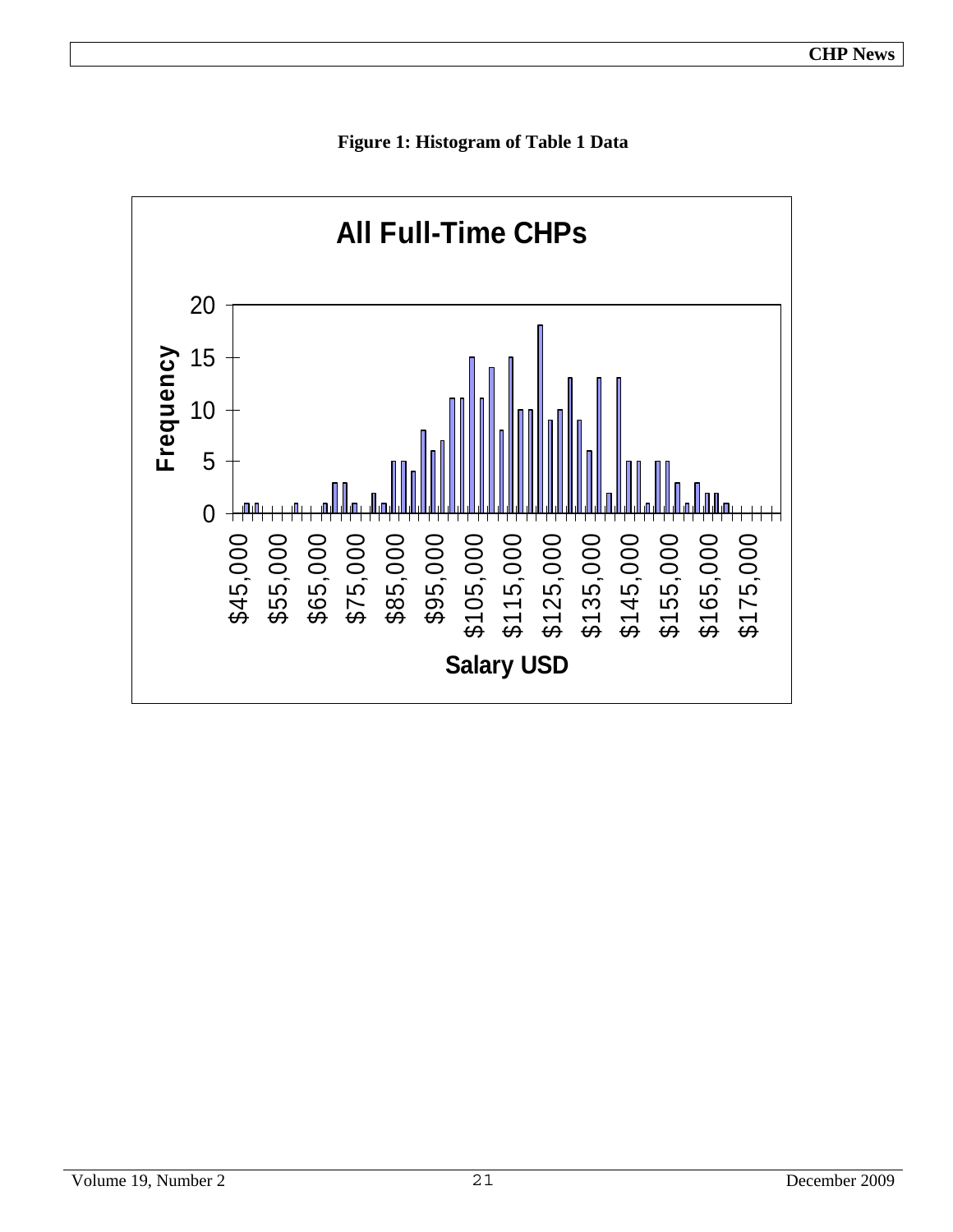## **CHP News**

## **Table 1: All CHPs**

|             | <b>Count</b> | Average              | <b>Median</b> | <b>Max</b>          | Min      | <b>Std Dev</b> |
|-------------|--------------|----------------------|---------------|---------------------|----------|----------------|
| <b>CHPs</b> | 280          | 723<br>\$116.7<br>رے | \$116,250     | 750<br>168.7<br>\$1 | \$46,250 | \$22,207       |

# **Table 2: CHPs by Education**

|                                 | Count | Average   | <b>Median</b> | <b>Max</b> | Min       | <b>Std Dev</b> |
|---------------------------------|-------|-----------|---------------|------------|-----------|----------------|
| <b>Bachelors Health Physics</b> | 10    | \$125,000 | \$118,750     | \$166,250  | \$101,250 | \$19,445       |
| <b>Bachelors Other Field</b>    | 34    | \$110,368 | \$106,250     | \$156,250  | \$68,750  | \$19,246       |
| <b>Masters Health Physics</b>   | 124   | \$118,508 | \$121,250     | \$166,250  | \$58,750  | \$21,022       |
| <b>Masters Other Field</b>      | 31    | \$111,089 | \$111,250     | \$161,250  | \$71,250  | \$22,903       |
| <b>Masters Nuclear</b>          | 19    | \$115,329 | \$111,250     | \$148,750  | \$68,750  | \$22,271       |
| Engineering                     |       |           |               |            |           |                |
| Ph.D. Other Field               | 17    | \$117,132 | \$121,250     | \$151,250  | \$46,250  | \$29,500       |
| Ph.D. Health Physics            | 20    | \$121,875 | \$118,750     | \$153,750  | \$93,750  | \$19,123       |
| Ph.D. Nuclear Engineering       | 10    | \$122,500 | \$120,000     | \$168,750  | \$86,250  | \$25,583       |

#### **Table 3: CHPs by Education and 6-15 Years Experience**

|                               | Count    | Average   | <b>Median</b> | Max       | Min      | <b>Std Dev</b> |
|-------------------------------|----------|-----------|---------------|-----------|----------|----------------|
| All CHPs                      | 49       | \$105,893 | \$106,250     | \$143,750 | \$58,750 | \$17,463       |
| <b>Masters Health Physics</b> | າເ<br>نك | \$104,050 | \$103,750     | \$133,750 | \$58,750 | \$18,768       |

#### **Table 4: CHPs by Education and >15 Years Experience**

|                               | Count | Average   | <b>Median</b> | <b>Max</b> | Min      | <b>Std Dev</b> |
|-------------------------------|-------|-----------|---------------|------------|----------|----------------|
| All CHPs                      | 228   | \$119,090 | \$120,000     | \$168,750  | \$46,250 | \$22,397       |
| <b>Bachelors Other Field</b>  | 29    | \$111,422 | \$106,250     | \$156,250  | \$68,750 | \$20,604       |
| <b>Masters Health Physics</b> | 99    | \$122,159 | \$123,750     | \$166,250  | \$66,250 | \$20,040       |
| <b>Masters Nuclear</b>        | 14    | \$117,143 | \$112,500     | \$146,250  | \$68,750 | \$21,786       |
| Engineering                   |       |           |               |            |          |                |
| <b>Masters Other Field</b>    | 27    | \$112,824 | \$113,750     | \$161,250  | \$71,250 | \$22,830       |
| Ph.D. Health Physics          | 15    | \$126,417 | \$121,250     | \$153,750  | \$96,250 | \$19,718       |
| Ph.D. Other Field             | 15    | \$119,250 | \$126,250     | \$151,250  | \$46,250 | \$30,358       |

#### **Table 5: CHPs by U.S. Regions\***

|           | Count | Average   | <b>Median</b> | <b>Max</b> | Min      | <b>Std Dev</b> |
|-----------|-------|-----------|---------------|------------|----------|----------------|
| Northeast | 44    | \$116,477 | \$117,500     | \$168,750  | \$46,250 | \$28,072       |
| Midwest   | 42    | \$113,452 | \$111.250     | \$153,750  | \$71,250 | \$18,021       |
| South     | 92    | \$117,853 | \$116,250     | \$166,250  | \$58,750 | \$22,894       |
| West      | 78    | \$117,660 | \$118,750     | \$158,750  | \$48,750 | \$19,292       |

**\*-** The four major regions of the United States as defined by the U.S. Census Bureau for which data are presented represent groups of states as follows:

*Northeast.* Connecticut, Maine, Massachusetts, New Hampshire, New Jersey, New York, Pennsylvania, Rhode Island, Vermont.

*Midwest.* Illinois, Indiana, Iowa, Kansas, Michigan, Minnesota, Missouri, Nebraska, North Dakota, Ohio, South Dakota, Wisconsin.

*South.* Alabama, Arkansas, Delaware, District of Columbia, Florida, Georgia, Kentucky, Louisiana, Maryland, Mississippi, North Carolina, Oklahoma, South Carolina, Tennessee, Texas, Virginia, West Virginia.

*West.* Alaska, Arizona, California, Colorado, Hawaii, Idaho, Montana, Nevada, New Mexico, Oregon, Utah, Washington, Wyoming.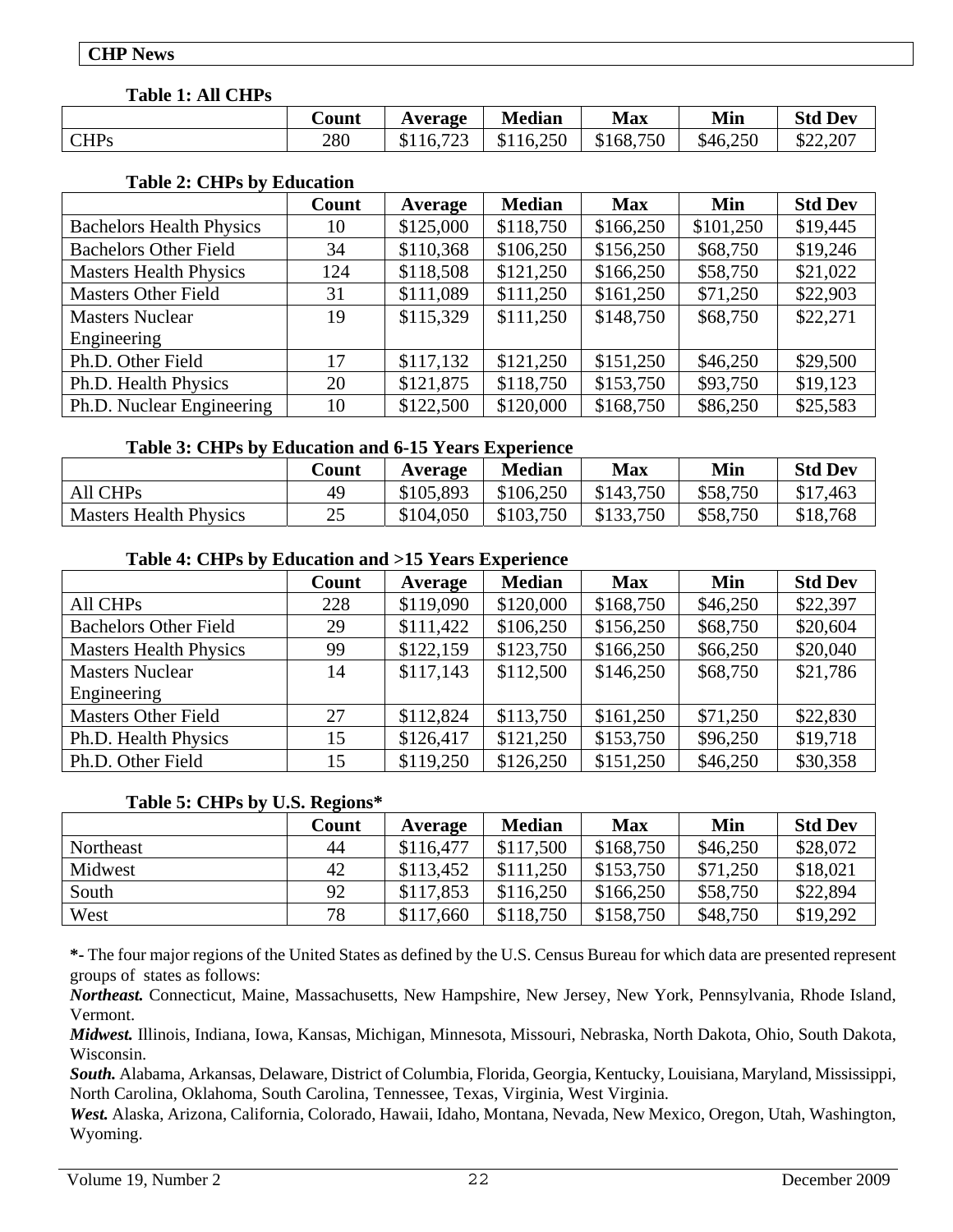| $1.0010$ of $1.1000$ cords and $1.0000$ cords and $1.00000$ functionally and $1.00000$ |       |           |               |            |          |                |  |  |  |
|----------------------------------------------------------------------------------------|-------|-----------|---------------|------------|----------|----------------|--|--|--|
|                                                                                        | Count | Average   | <b>Median</b> | <b>Max</b> | Min      | <b>Std Dev</b> |  |  |  |
| <b>Federal Government</b>                                                              | 19    | \$129,408 | \$128,750     | \$163,750  | \$86,250 | \$18,254       |  |  |  |
| Medical                                                                                | 13    | \$118,942 | \$123,750     | \$166,250  | \$81,250 | \$23,639       |  |  |  |
| University                                                                             |       | \$107,574 | \$113,750     | \$141,250  | \$58,750 | \$25,282       |  |  |  |
| <b>National Laboratory</b>                                                             | 18    | \$117,361 | \$120,000     | \$141,250  | \$68,750 | \$16,297       |  |  |  |
| <b>Government Contractors</b>                                                          | 21    | \$115,893 | \$113,750     | \$153,750  | \$86,250 | \$17,253       |  |  |  |
| <b>Nuclear Power Utility</b>                                                           | 13    | \$122,212 | \$121,250     | \$158,750  | \$83,750 | \$19,433       |  |  |  |

# **Table 6: Masters Health Physics and Primary Employer**

# **Table 7: All CHPs by Other Certifications**

|              | Count | Average   | <b>Median</b> | Max       | Min      | <b>Std Dev</b> |
|--------------|-------|-----------|---------------|-----------|----------|----------------|
| <b>NRRPT</b> | 45    | \$110,306 | \$113,750     | \$156,250 | \$46,250 | \$23,933       |
| PE           | 19    | \$126,250 | \$133,750     | \$168,750 | \$48,750 | \$30,906       |
| Other        | 43    | \$117,180 | \$121,250     | \$161,250 | \$46,250 | \$23,023       |

# **Table 8: Masters Health Physics and Primary Job Responsibility**

|                               | Count | Average   | <b>Median</b> | <b>Max</b> | Min      | <b>Std Dev</b> |
|-------------------------------|-------|-----------|---------------|------------|----------|----------------|
| Administration                |       | \$126,500 | \$127,500     | \$153,750  | \$98,750 | \$17,418       |
| <b>Applied Health Physics</b> | 42    | \$116,369 | \$120,000     | \$163,750  | \$58,750 | \$22,127       |
| Environmental                 |       | \$111,583 | \$113,750     | \$153,750  | \$83,750 | \$19,269       |
| <b>Power Reactor</b>          |       | \$126,932 | \$121.250     | \$163,750  | \$83,750 | \$23,825       |

# **Table 9: All CHPs by Primary Job Responsibility**

|                               | Count | Average   | <b>Median</b> | <b>Max</b> | Min       | <b>Std Dev</b> |
|-------------------------------|-------|-----------|---------------|------------|-----------|----------------|
| Administration                | 17    | \$115,221 | \$113,750     | \$153,750  | \$71,250  | \$20,786       |
| <b>Applied Health Physics</b> | 89    | \$114,958 | \$116,250     | \$163,750  | \$58,750  | \$21,756       |
| Dosimetry                     | 19    | \$122,303 | \$121,250     | \$151,250  | \$101,250 | \$14,051       |
| Environmental                 | 23    | \$112,120 | \$113,750     | \$153,750  | \$48,750  | \$23,289       |
| Radiological Assessment       | 28    | \$121,071 | \$121,250     | \$153,750  | \$86,250  | \$20,905       |
| Regulations/Standards         | 20    | \$118,125 | \$115,000     | \$166,250  | \$46,250  | \$27,385       |
| <b>Power Reactor</b>          | 27    | \$122,269 | \$116,250     | \$163,750  | \$83,750  | \$22,978       |
| <b>Medical Health Physics</b> | 15    | \$115,750 | \$118,750     | \$166,250  | \$83,750  | \$23,265       |

# **Table 10: CHPs as Professional Staff (All CHPs in this category and by Education)**

|                               | Count | Average   | <b>Median</b> | <b>Max</b> | Min      | <b>Std Dev</b> |
|-------------------------------|-------|-----------|---------------|------------|----------|----------------|
| All CHPs in this Category     | 151   | \$113,171 | \$113,750     | \$163,750  | \$46,250 | \$21,076       |
| <b>Bachelors Other Field</b>  | 25    | \$109,850 | \$106,250     | \$156,250  | \$68,750 | \$18,765       |
| <b>Masters Health Physics</b> | 59    | \$115,403 | \$116,250     | \$163,750  | \$68,750 | \$19,993       |
| <b>Masters Other Field</b>    | 17    | \$113,162 | \$111,250     | \$161,250  | \$88,750 | \$19,376       |
| <b>Masters Nuclear</b>        | 15    | \$115,583 | \$111,250     | \$148,750  | \$68,750 | \$22,844       |
| Engineering                   |       |           |               |            |          |                |
| Ph.D. Health Physics          | 10    | \$118,000 | \$116,250     | \$151,250  | \$93,750 | \$16,161       |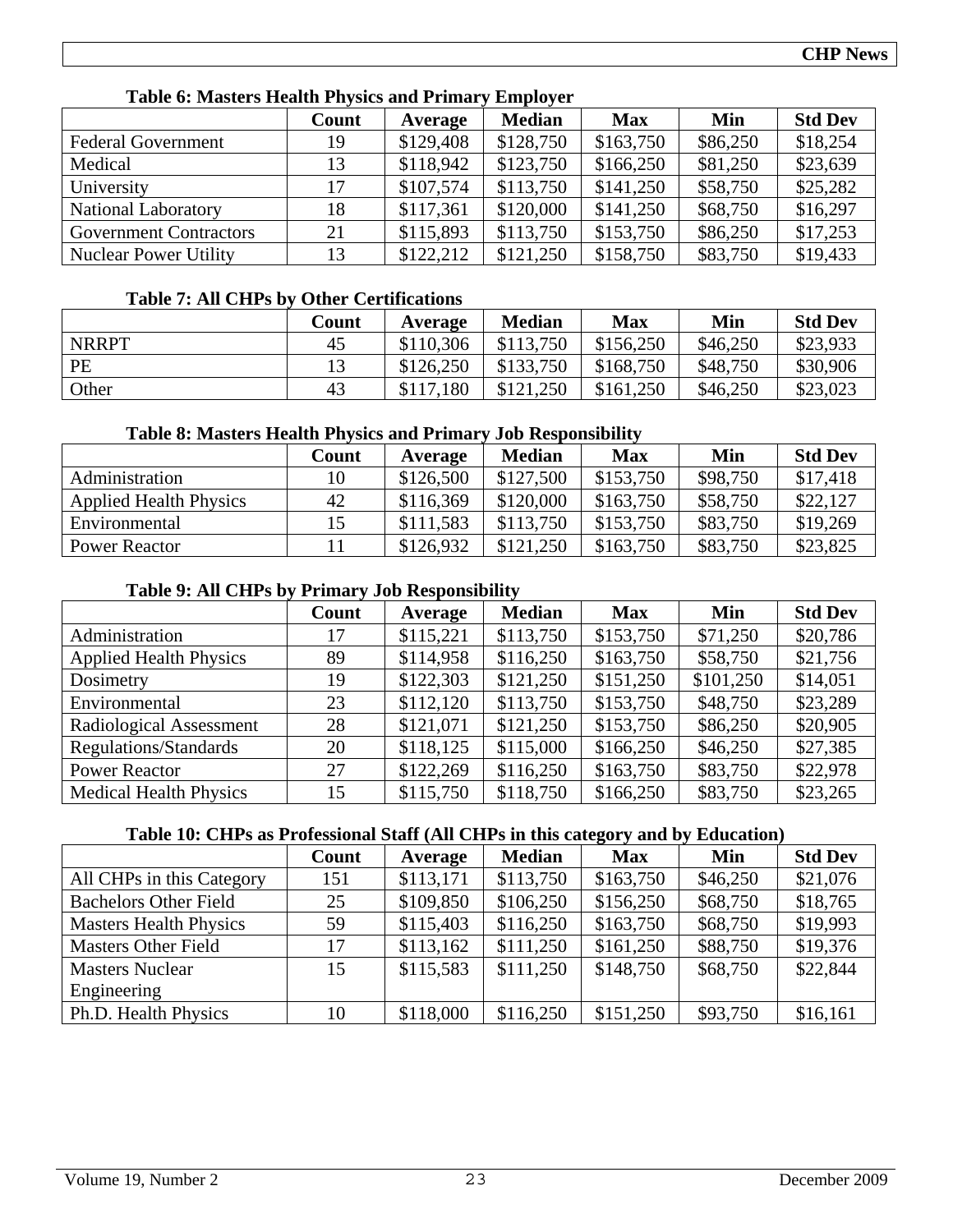| Lautani i                     |       |           |               |           |          |                |
|-------------------------------|-------|-----------|---------------|-----------|----------|----------------|
|                               | Count | Average   | <b>Median</b> | Max       | Min      | <b>Std Dev</b> |
| All CHPs in this Category     | 52    | \$121,779 | \$122,500     | \$161,250 | \$71,250 | \$19,854       |
| <b>Masters Health Physics</b> | 29    | \$122,629 | \$123,750     | \$158,750 | \$83,750 | .798<br>\$17   |

#### **Table 11: CHPs as Supervisor of Professional Staff (All CHPs in this category and by Education)**

# **Table 12: All CHPs as Facility Manager, RPM/RSO, University RSO**

|                         | Count | Average   | <b>Median</b> | <b>Max</b> | Min      | <b>Std Dev</b> |
|-------------------------|-------|-----------|---------------|------------|----------|----------------|
| All CHPs RPM/RSO        | 22    | \$128,409 | \$128,750     | \$163,750  | \$88,750 | \$20,935       |
| All CHPs University RSO | 19    | \$99,934  | \$98,750      | \$143,750  | \$58,750 | \$21,219       |
| All CHPs Medical RSO    | 12    | \$124,167 | \$126,250     | \$166,250  | \$81,250 | \$22,382       |
| All CHPs University/Med | 12    | \$119,167 | \$113,750     | \$153,750  | \$91,250 | \$19,709       |
| <b>RSO</b>              |       |           |               |            |          |                |

**Figure 2: Histogram of Table 2 Data, Masters Health Physics CHPs**